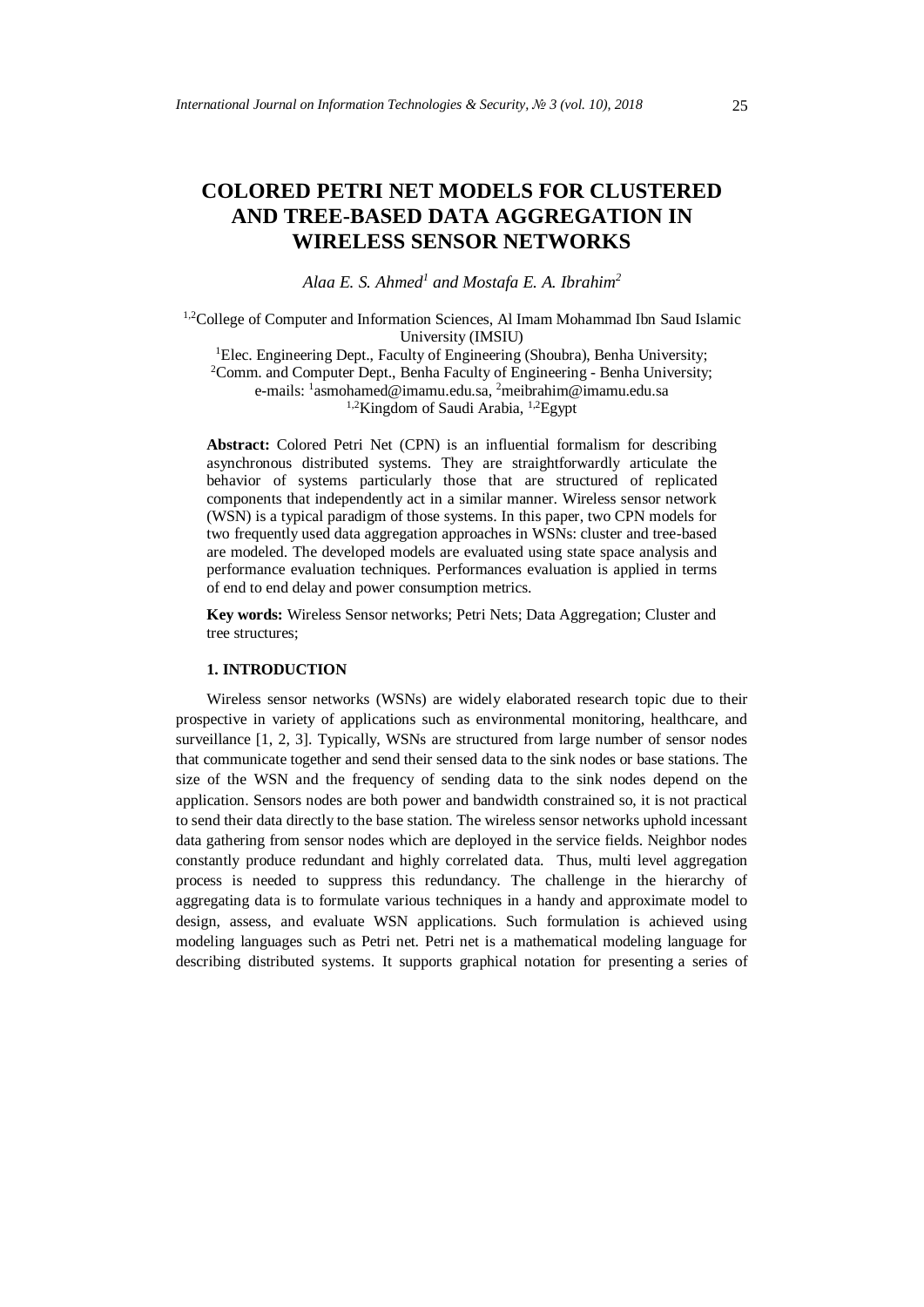distinct steps such as iteration, selection and most importantly events concurrent execution. They are constructed based on a well structured mathematical model for process analysis.

This paper presents CPN models for two data aggregation methods, tree and clusterbased approaches. In the tree-based data aggregation approach, data flow is represented in the form of an overturned multicast tree where leaf sensor nodes are the sources while the sink node is the destination. In this approach not all data received by source nodes or intermediate nodes are forwarded to the sink node, but redundant data are suppressed and the efficiency of data collection increases. Lack of applying data aggregation leads to problem with the scheduling at the link layer and many repeated collisions occurs [4]. In the cluster-based data aggregation approach, sensor nodes are evenly scattered around the WSN field areas. Clustering techniques are applied to logically divide these nodes into clusters and each cluster has a cluster head (CH) node. In literature, many protocols are existed and employed in selecting the CH per cluster. In each cluster every sensor node disseminates its data to its cluster head node. The cluster heads are the only nodes responsible of applying data aggregation process then send aggregated data frames to the base station.

The principal contributions of this paper are summarized as follows:

- Event-driven CPN models to simulate the behavior of sensor nodes when using tree and cluster-based data aggregation approaches.
- Evaluate and validate the model using state space analysis and performance evaluation of the two approaches in terms of time delay and power consumption.

The rest of the paper is organized as follows: in section 2 related works is presented, the proposed model structure and assumptions are defined in section 3. The CPN of the proposed model is shown in section 4, Section 5 presents the model evaluation and results. Finally, the paper conclusion is presented in section 6.

## **2. RELATED WORK**

This section, presents the recent advances in modeling data aggregation used in WSNs. Recently, Petri-Net has been involved in many WSN applications; such as modeling power consumption [5-8], modeling and detecting congestion [9-10].

Many approaches have been presented for modeling data aggregation in literature. In [11], authors handled the modeling data aggregation in WSN as a scheduling problem. They modeled the main sensor node activities, reading, processing and transmitting as a task-flow graph. They grouped all the sensor nodes task-flow graphs in the form of super task-flow-graph then applied different scheduling algorithms to order tasks within that graph. They target to minimize the number of nodes that apply data aggregation.

In [12], authors presented a formal model of data aggregation within WSN using the Unified Modeling Language (UML). The objective is to enhance the development of WSN applications using an efficient object oriented programming tool such as UML. UML features as use case diagrams, sequence diagrams, collaboration diagrams and activity diagram are employed to analyze data aggregation protocols. The results in this work show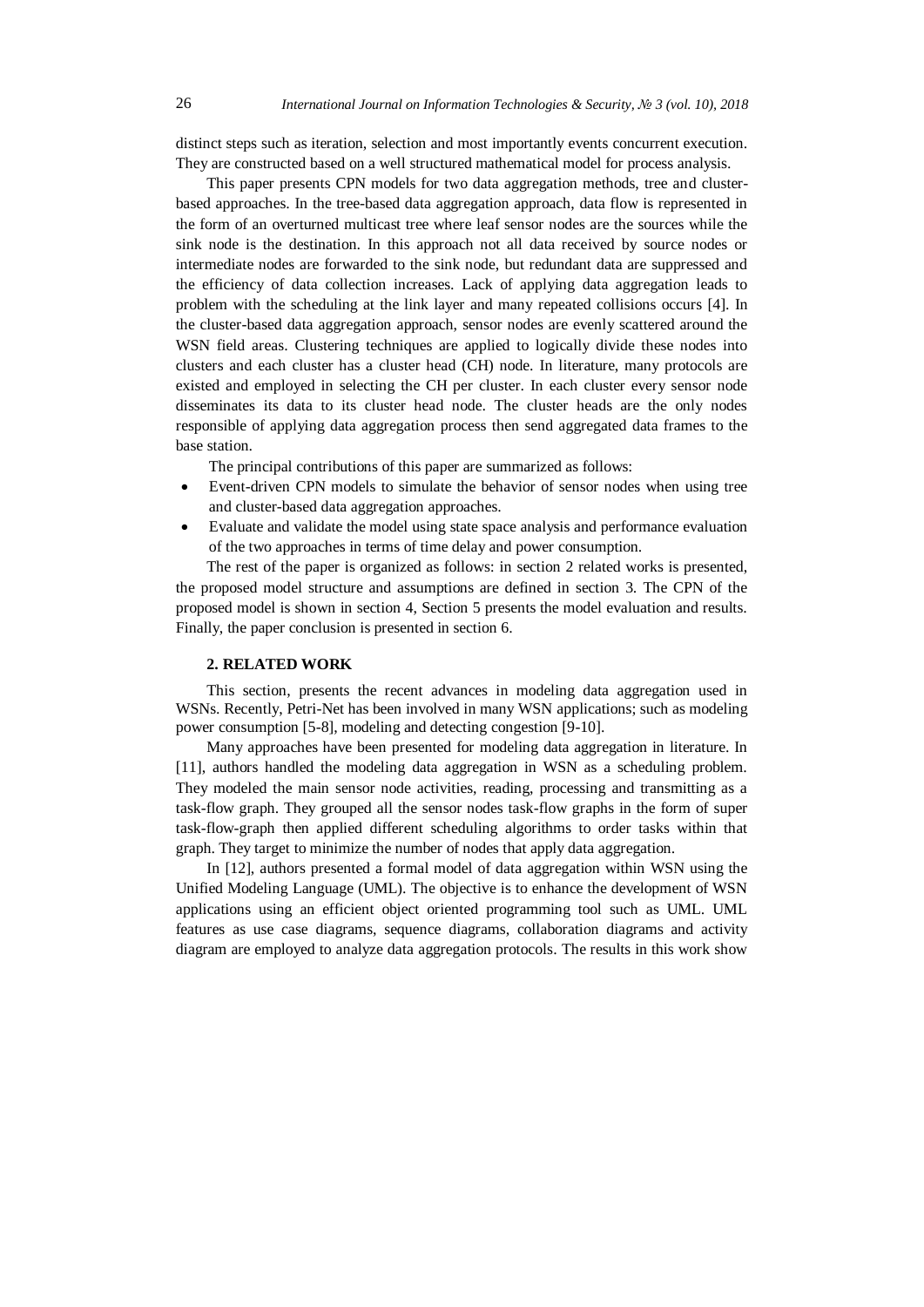that more rapid and efficient WSN applications could be achieved with the help of the object oriented programming tools. Aggregating redundant data process could be achieved by having either spatial or temporal correlation. In spatial correlation, data fusion is applied on neighboring nodes where node location is a major factor that affects the process. While in temporal aggregation is based on applying temporal correlation on data received by the same sensor node in a certain period of time.

In [13], a temporal data aggregation model is provided to predict the successful transmission that reduces redundant transmission and consequently minimize the overall energy consumed by the network. The presented work is based on constructing cluster of nodes and each cluster elects one node to act as a cluster head. A rotation algorithm is used to balance the load among clusters. The value of the prediction error in this algorithm overcomes other similar prediction techniques.

Another prediction model is presented in [14], they developed a data aggregation model based on applying time series prediction model to reduce the number of transmitted information between sensor nodes and aggregator nodes. The model leads to lower battery energy consumption while keeping the aggregated data within a pre-defined threshold error. However, the model performance needs to be evaluated using need one of the famous existing wire sensor network test beds. Cluster and tree- based approaches have been used by researchers when handling data aggregation.

In [15], authors provide a model for efficient data aggregation within wireless sensor network. They adopted the cluster-based approaches where each cluster head decides whether to send or drop the received packet based on a local forwarding history. When data packets arrive at the cluster head, a threshold value is computed based on the local forwarding history then used an indicator of dropping or forwards the packets. The model in this work evaluated using both simulation and analytical modeling. The advantage of using analytical models is to give the WSN designer useful information about the network before starting out the actual real development process.

Authors in [16], their work adopted the use of tree-based approach. They focus on maximizing the network life time by constructing a virtual data aggregation trees and applying a scheduling strategy called local-tree-reconstruction-based scheduling algorithm.

However, Petri net is a powerful tool for developing formal models for discrete event systems [17]; the authors have not found Petri net data aggregation models in literature. In this paper, two Petri net models for data aggregation based on cluster and tree approaches are introduced. The proposed two models are evaluated with the aid of two metrics namely End to End delay and power consumption.

#### **3. PROPOSED MODEL STRUCTURE AND ASSUMPTIONS**

#### **3.1. Model structure**

In this section, the structure of the proposed models is presented to illustrate the behavior of WSNs in case of applying the tree and cluster based data aggregation approaches. The two models utilize the following two structures as shown in Fig. 1.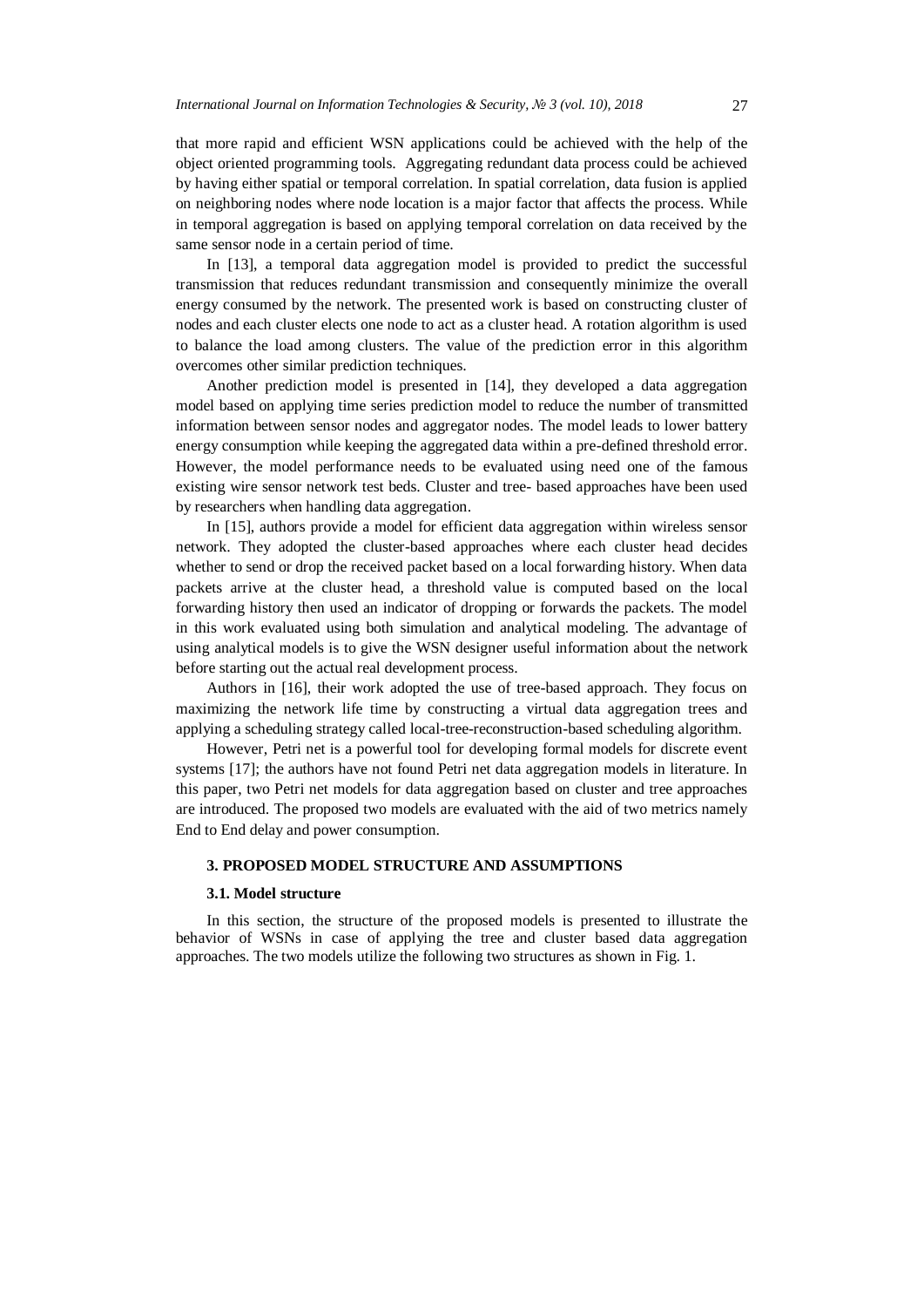

*Figure 1. (a) Tree based structure (b) Cluster-based structure*

In the tree structure as in Fig. 1(a), the direction of data flow starts from any of the source nodes and passes through different intermediate nodes (i.e. communication channel nodes and source nodes) until reaching the sink node. The data aggregation is performed on the sensed data when received by the intermediate nodes. While in the Clustered based approaches, nodes are arranged in two-level hierarchy where the cluster-head nodes form the higher level and the cluster-member nodes form the lower level. Sensor nodes forward sensed data to the corresponding cluster-head nodes. The cluster-head nodes aggregate the data and send them to the sink node (i.e. base station). The topology shown in Fig. 1(b) consists of four clusters; each cluster has a cluster-head node that is chosen based on several parameters such as the residual energy and the distance to the sink node. Clustermembers nodes are either intermediate or source nodes. The direction of data flow starts with the source node and passes through cluster head nodes to forward data to the sink node through communication channels. The data aggregation is performed on the sensed data when received by the cluster heads.

#### **3.2. Model Assumptions**

In this paper, M/M/1 queue is considered for the arrived packets with Poisson arrivals where those packets are originated from large population of independent source nodes. The packets arrival rate equals  $\lambda$ . The rate of service time for all nodes is the same. The processing rate for data aggregation equals  $\mu$ . It is also assumed that there is no mobility attached to either the source nodes or the sink node [18].

Data packets are generated at the source nodes following an exponential distribution with a rate  $\lambda$ . While packets are processed by the node according to an exponential distribution with rate  $\mu$ . The processing unit of a sensor node serves only one task at any time. The time spent in processing includes two portions, time consumed in the aggregation process and time for the node duty cycle. The time consumed in doing aggregation depends on the number of processed data packets. The time consumed by the duty cycle is computed based on exponential distribution with rate  $\mu$ . After packets aggregation has been done whether by the intermediate nodes in the tree structure or by the CH nodes in the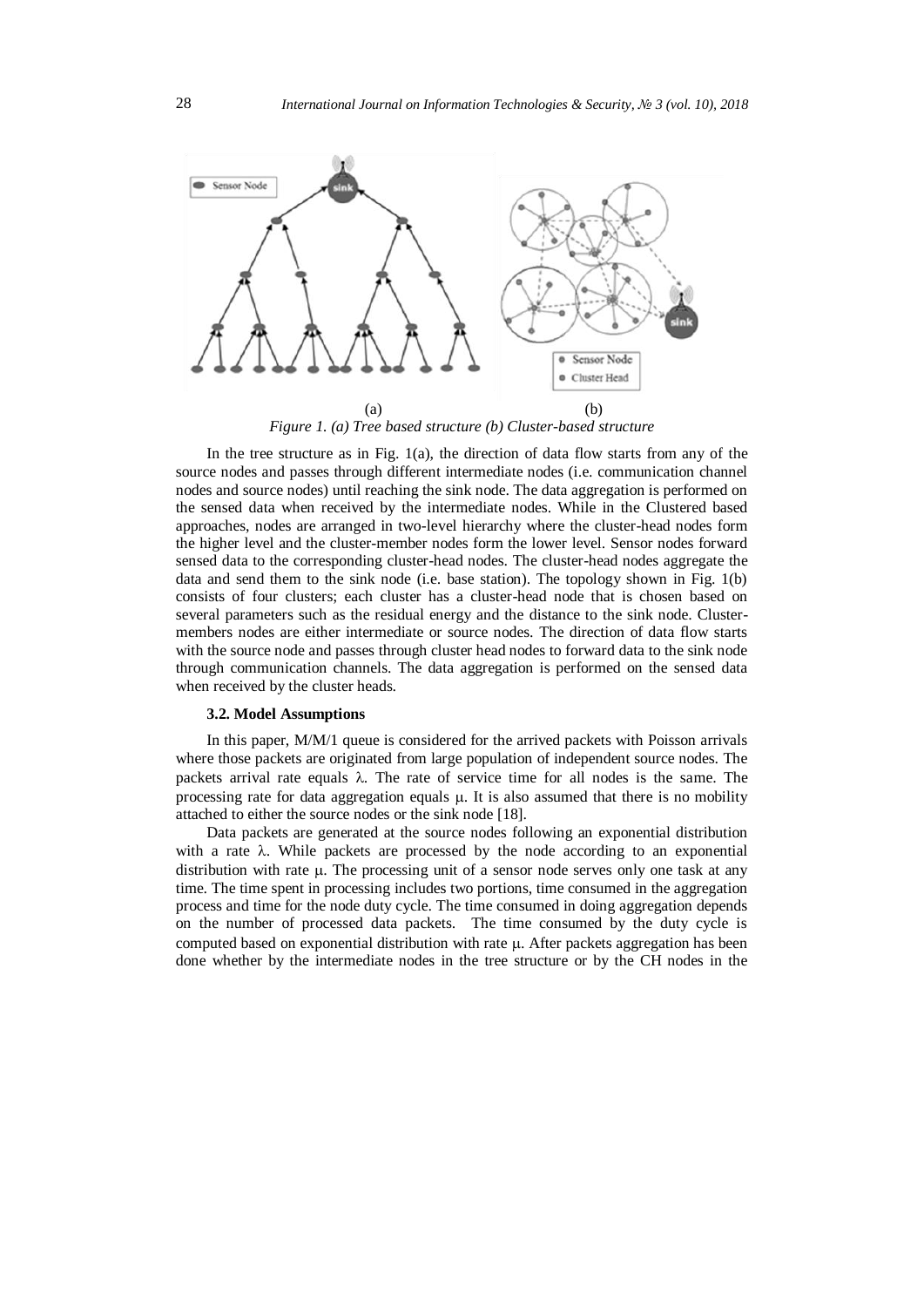clustered structure, they are sent to other nodes through the communication channels. Data transmission between neighbors is performed in one hop and it is successfully received if the distance between nodes is within the sender radiation range. Packets loss that is not due to noise or bad connection is not considered in the proposed models.

### **4. COLORED PETRI NET MODELS**

The proposed CPN models for both the tree and cluster based data aggregation structures employed in a WSN nodes are composed of three components, source node, and communication channel and sink node. However, in case of the clustered based approach, the source node may act as cluster head or a cluster member node. Thus, the cluster based structure model is composed of four components.

#### **4.1. Tree based structure model**

Hereafter, we describe the CPN model for a WSN source node that employs a tree based data aggregation technique. Figure 2 shows the structure of the WSN source node in case of tree based approach. It consists of six transitions and eight places. Table 1 presents each place and the functions attached to it. *Table 1. CPNs places in source node*

| Table 1. CPNs places in source node |                                                          |  |
|-------------------------------------|----------------------------------------------------------|--|
| <b>Place</b>                        | <b>Function</b>                                          |  |
| "int" $\&$ "next"                   | Generating the input tokens according to exponential     |  |
|                                     | distribution with rate $\lambda$                         |  |
| "Tvalue_Place" & "Queue Place"      | Representing a FIFO buffer to store the generated tokens |  |
|                                     | (packets)                                                |  |
| " $PIIT"$                           | Routing tokens or packets between "Tvalue_Place" and     |  |
|                                     | the "Queue Place"                                        |  |
| "Busy $&$ "idle"                    | Emulating the processing time which includes the time    |  |
|                                     | spent for aggregating the data and performing the node   |  |
|                                     | duty cycle.                                              |  |
| "After Agg"                         | Forwarding aggregated packets to the next module         |  |
|                                     | "communication channel"                                  |  |
|                                     |                                                          |  |



# *Figure 2. CPN model of the source node*

The "int", "next" and "Tvalue\_Place" places are employed to generate the packets using exponential distribution. After tokens generation, they move from place "int" to place "next". The value of the sensed physical condition is determined using the place "Tvalue\_Place". This value is stored in a FIFO queue represented by "Queue Place". Data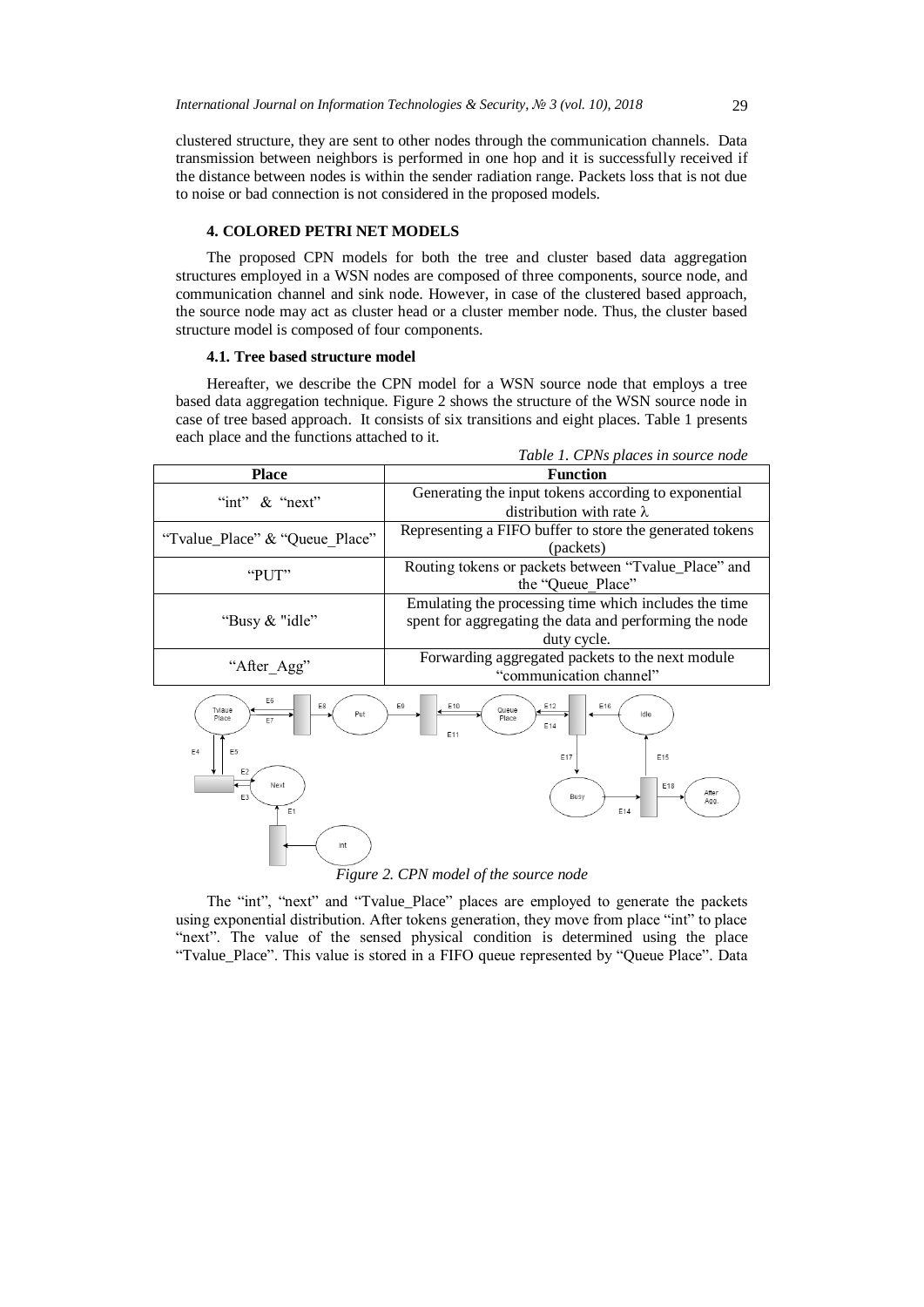aggregation process and the node duty cycle behavior is modeled using the loop formed by the two places "Busy" and "Idel". The time spent within the loop represents the node service time which is exponentially distributed according to the model assumptions.

The CPN model of the communication channel is shown in Fig. 3 in which it consists of three places and two transitions. Table 2 lists the function of each place.



*Figure 3. CPN model of the communication channel*

*Table 2. Places functions in communication channel* 

| Place          | <b>Function</b>                                                                 |
|----------------|---------------------------------------------------------------------------------|
| Input-Channel  | Receive tokens sent by the node                                                 |
| Channel-Send   | Receive the packet after applying exponential time delay<br>attached to arc E2. |
| Output-Channel | Forward the tokens to the next Node                                             |

Figure 4 shows the CPN model of the sink node, which contains only one transition and two places. Transition T-Put-sink is fired to allow packet to go through the output sink place.



*Figure 4. CPN model of the sink node*

#### **4.2. Cluster based structure model**

Clustering based data aggregation approaches are mostly useful for applications that demand energy efficiency, better network communication and efficient network resources utilization. Currently, in most researches, clustering is a key technique that is used with WSN. Grouping sensor nodes into clusters have been adopted by the research community to achieve highly efficient power consumption and increase the network lifetime [19]. As illustrated in Fig. 1, it is assumed that the nodes are arranged in the network into two-level hierarchy where the cluster-head nodes form the higher level and the cluster-member nodes form the lower level. Sensor or source nodes forward sensed data to the corresponding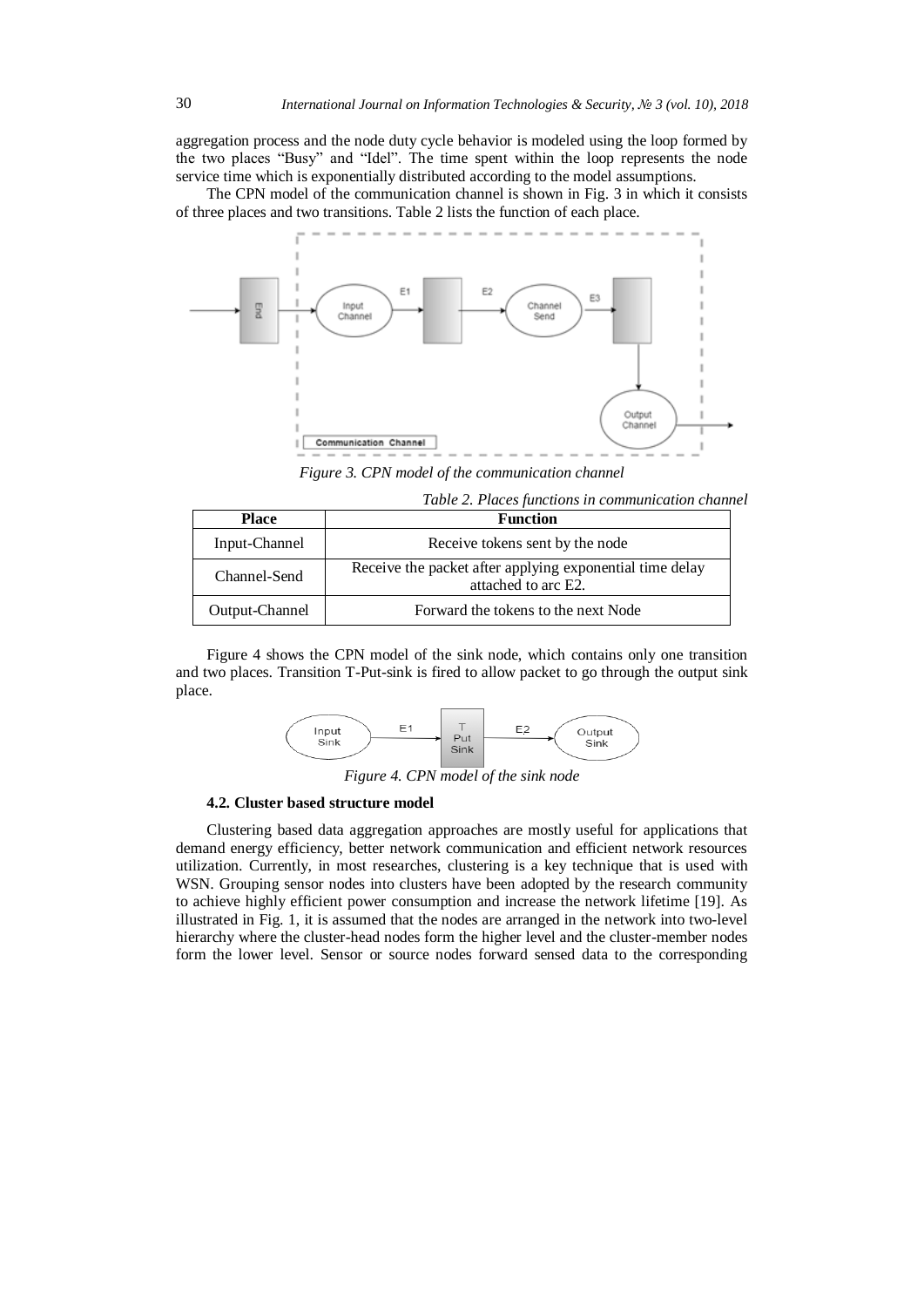cluster-head nodes. The cluster-head nodes aggregate the data and send them to the sink node (i.e. base station). Unlike the CPN model of the tree based structure, the CPN model of the clustered based structure consists of four components; cluster-head node, cluster member node, communication channel and sink node. The cluster member node, communication channel and sink node models are similar to the former presented tree structure model. However, the cluster member node is not responsible for aggregating the data. Data aggregation task responsibility is moved to the cluster head node. As illustrated in Fig. 5, the cluster head node model performs two extra tasks than the cluster member node model. First, it receives data either from the environment according to exponential distribution or from the neighboring nodes at the "input" place. Second, it performs data aggregation and communication to sink nodes.



*Figure 5. CPN model of the cluster head node*

## **5. EVALUATION OF THE PROPOSED MODEL**

To evaluate the proposed models, state-space analysis and performance analysis are adopted. State-Space analysis is used to assess the liveness and fairness properties of the presented models. While, performance metrics such as End-to-end delay and power consumption indicators are used to evaluate the CPN models of both the tree and the cluster based data aggregation structures. Table 3 list the parameters considered in the evaluation process.

|                               | <i>the the crutation process</i> |
|-------------------------------|----------------------------------|
| <b>Parameter</b>              | <b>Value</b>                     |
| <b>Total Simulation steps</b> | 5000                             |
| Inter-Arrival time $(L)$      | $100 \text{ sec}$                |
| Service time (M)              | 50 to 90 sec                     |
| Traffic intensity             | $0.5 \text{ to } 0.9$            |

*Table 3. Simulation parameters considered in the evaluation process*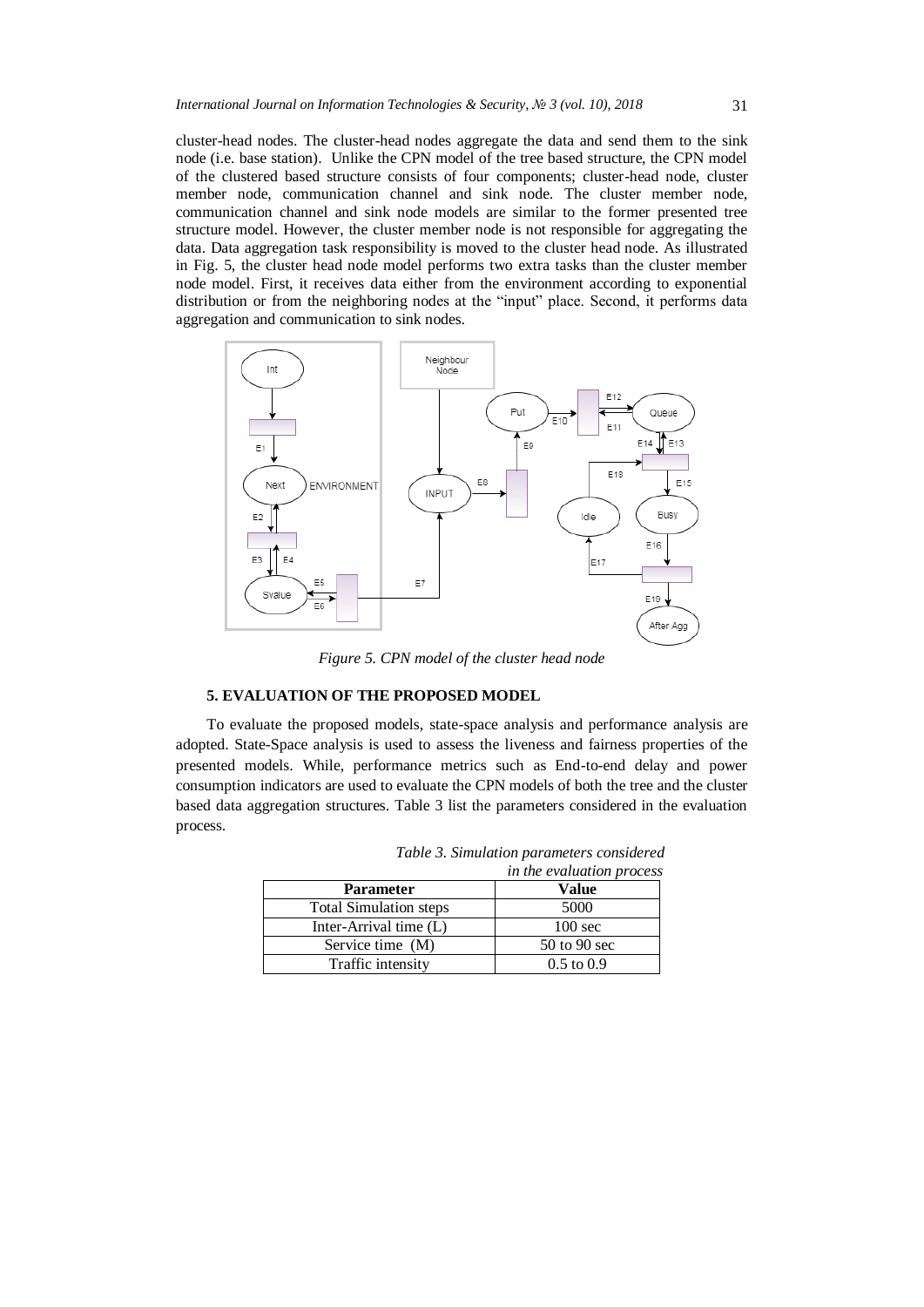#### **5.1. State space analysis**

State-Space analysis is a frequently utilized approach for Petri Nets and consequently for CPN. The ordinary state-space analysis performs an exhaustive search through all possible states. Since the number of states in the proposed models is large, it is more appropriate to apply the state-space analysis in a modular base [21]. The tree structure is composed of three sub models namely; sensor node, communication channel, and sink node. While the cluster-based structure model has four sub models; cluster-member node, cluster-head node, communication channel and sinks node. The resulted reports of the statespace analysis for both the tree-based and the cluster-based data aggregation models are illustrated in Table 4a and Table 4b respectively. The report is constituted of three parts, home properties, liveness properties and fairness properties.

| (a) Tree structure                                                                                    | (b) Cluster Structure                                                                                |
|-------------------------------------------------------------------------------------------------------|------------------------------------------------------------------------------------------------------|
| Home Properties                                                                                       | Home Properties                                                                                      |
| Home Markings<br>Initial Marking is not a home marking                                                | <b>Home Markings</b><br>Initial Marking is not a home marking                                        |
| Liveness Properties                                                                                   | Liveness Properties                                                                                  |
| Dead Markings77422<br>[9999,9998,9997,9996,9995,]                                                     | Dead Markings 71263<br>[9999.9998.9997.9996.9995]                                                    |
| Liveness Properties                                                                                   | <b>Liveness Properties</b>                                                                           |
| ----------------------------------<br>Dead Transition Instances None<br>Live Transition Instance None | --------------------------------<br>Dead Transition Instances None<br>Live Transition Instances None |
| <b>Fairness Properties</b>                                                                            | <b>Fairness Properties</b><br>--------------------------------                                       |
| No infinite occurrence sequences.                                                                     | No infinite occurrence sequences.                                                                    |

*Table 4. State-Space Analysis Reports of data aggregation models*

Home markings are those that are always reachable from all other markings. In both models, the initial marking is not a home marking. This is because once the token is received and gets in processing; it is not possible to return back. As such, the two implemented models are concluded to be not cyclic. In other words, the initial marking is used for starting the model execution by generating packets according to their inter-arrival rate through the transition "Int". The subsequent markings are not permitted to loop back to that initial marking. The second part of the report is related to the liveness properties. The first property is the number of dead markings; A dead marking refers to a token that is able to reach an end state which in turn demonstrates that there is no more enabled transitions to fire. Hence, the presence of dead markings indicates that there are many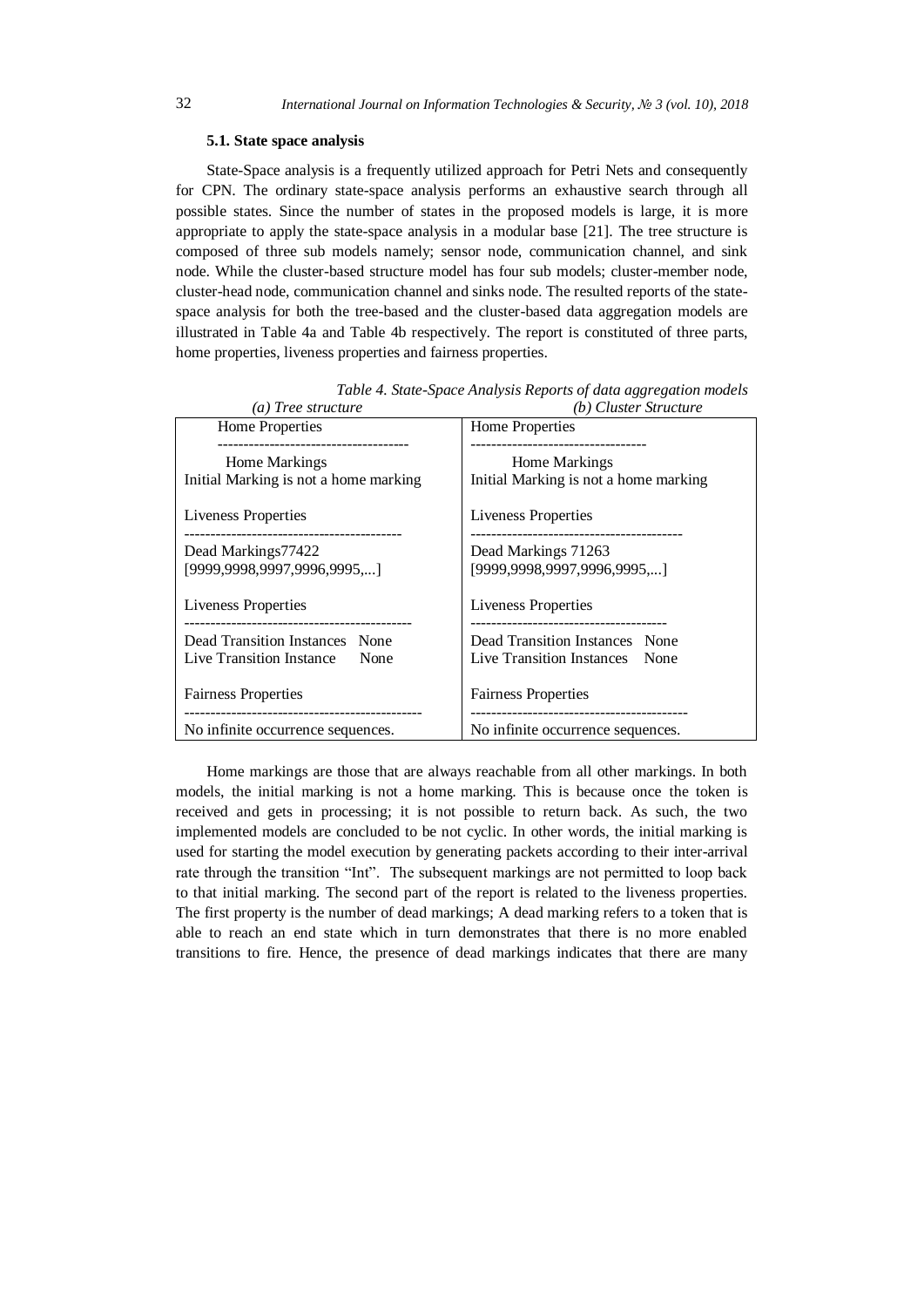terminal markings at which all packets have successfully transmitted. The model reports show that the reachability graph of the tree based and cluster based models result in 77,422 and 71,263 dead markings respectively. The remaining properties are the number of dead transitions and live transitions. The state-space analysis reports show that the proposed models have neither dead nor live transition instances. This indicates that every transition in the models is enabled at least once. Also, there is not any transition instance that can be enabled once reaching its final state. Moreover, the reports illustrate that there is not any live transition and thus the models are deadlocks free. The last part of the report represents the fairness property. This property shows that the proposed models have no infinite occurrence sequences.

#### **5.2. Performance analysis**

End to end delay and power consumption indicators are two performance metrics used through the simulation of the CPN models to evaluate the validity of the proposed models. In this section, several experiments were conducted to assess the impacts of varying service time parameter on both the end to end delay and power consumption.

Results in Fig. 6a, and 6b compares the performance of the tree and the cluster structure models in terms of the end to end delay and power consumption. Figure 6a indicates that the time delay achieved in case of the cluster based structure is lower than the case of tree based structure. Figure 6b presents the number of tokens consumed by the models which is adopted as a power consumption indicator. As the number of consumed tokens increases the power consumption level increases. As such, the cluster based structure achieves lower power consumption compared to the tree structure. The reason behind the aforementioned result is that in cluster structure both data aggregation and communication with the sink node are delegated to only the cluster head nodes. Which in turn reduces the tasks performed by cluster member sensor nodes and consequently reduces the power consumed by the WSN.



*Figure 6. Comparison between tree and cluster structure models from perspectives of (a) end to end delay (b) power consumption indicator*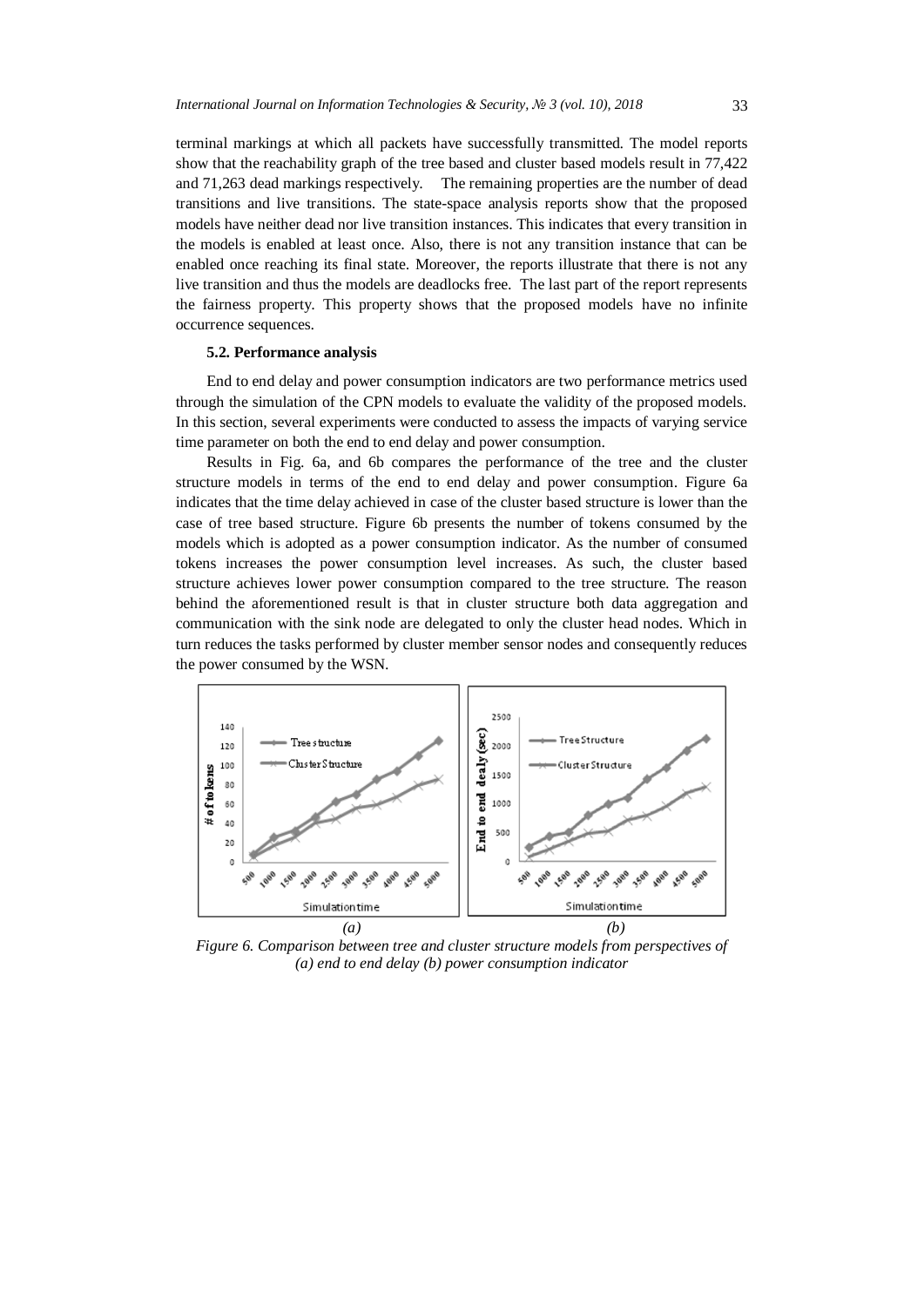The second experiment studied the effects of varying the service time on both end to end delay and power consumption for the tree and cluster based aggregation structure models. Figure 7a shows the time delay behavior while fixing the packets inter-arrival time and varying the service time. As the service time increases and gets closer to the interarrival time the time delay increases. While Fig. 7b shows power consumption in terms of the number of consumed tokens while fixing the packets inter-arrival time and varying the service time. As the service time increases the number of tokens in the system decreases and consequently the power consumed in processing data decreases.



*Figure 7. Effect of varying service time for Tree Structure on (a) end to end delay (b) power consumption indicator*

Similarly, Fig. 8a and 8b show the effect of changing service time with fixed inter arrival times on the time delay and the power consumption respectively.



*Figure 8. Effect of varying service time for cluster based Structure on (a) end to end delay (b) power consumption indicator*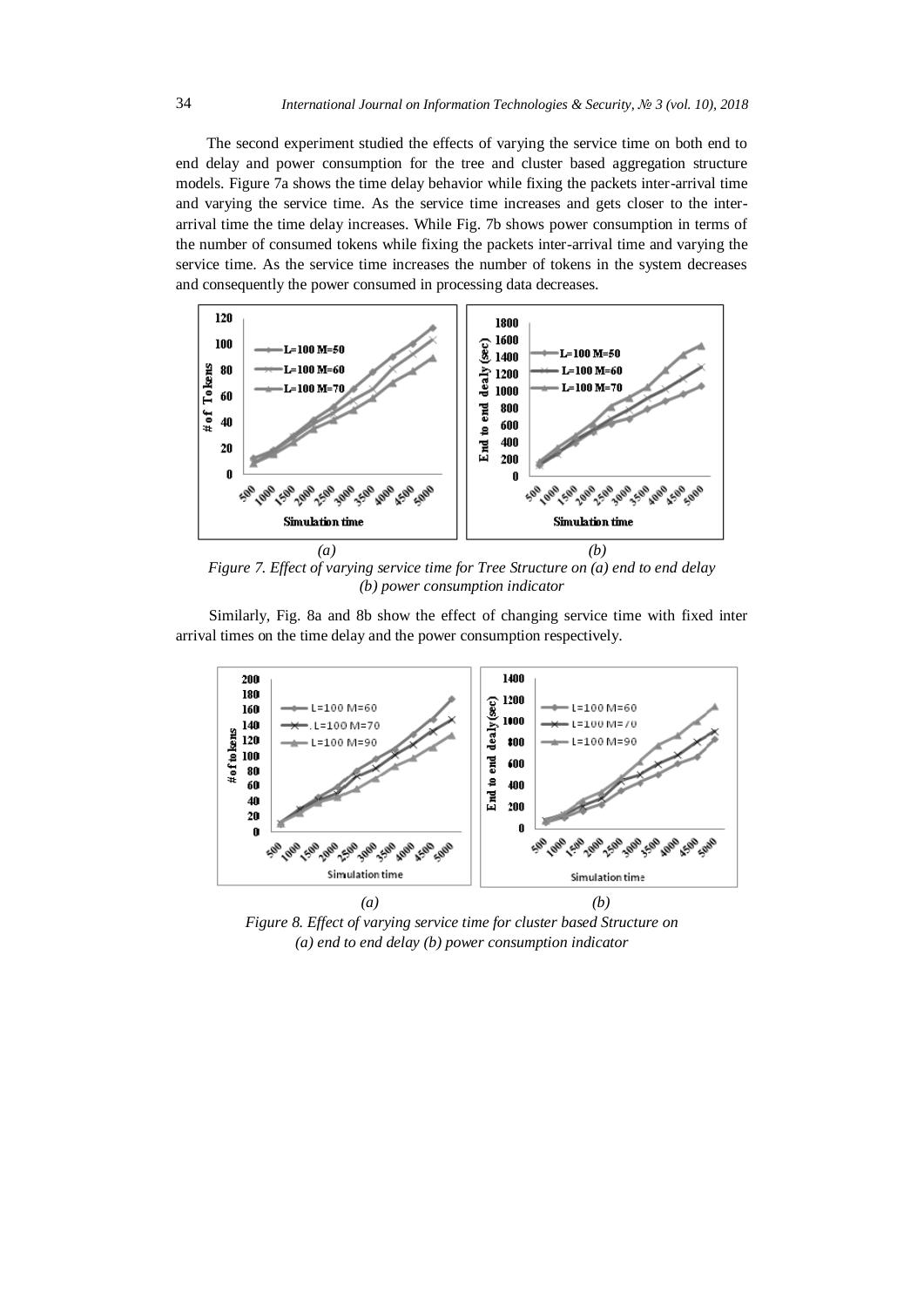#### **5. CONCLUSIONS**

In this paper, CPN models for the tree and cluster-based data aggregation structures are presented. The proposed models are evaluated using two methods, by state-space analysis and by performance metrics evaluation. In the first method liveness and fairness properties are investigated while in the second method the end to end delay and power consumption performance metrics are evaluated for the two CPN models. The presented models allow the WSN designer to evaluate the network parameters consistency before constructing and deploying the real system. The state-space analysis illustrates that the proposed models are dead lock free and that all the nodes are reachable. In addition, the performance evaluation demonstrates that the cluster-based data aggregation approach outperforms the tree-based aggregation method in terms of end to end delay and power consumption. As a future work, other data aggregation approaches need to be implemented to form a complete abstract platform that could be used as pre-deployment tool.

#### **REFERENCES**

[1] Khedo, K. K., Perseedoss, R., Mungur, A. A wireless sensor network air pollution monitoring system. *International Journal of Wireless & Mobile Networks* **2** (vol. 2), 2010, pp.31-45.

[2] Ramesh, M, V. Real-time wireless sensor network for landslide detection. *Proc. of Third IEEE International Conference on Sensor Technologies and Applications*, 2009, pp.405–409.

[3] Tan, R., Xing, G., Chen, J., Song, W., and Huang, R. Quality-driven volcanic earthquake detection using wireless sensor networks. *Proc. of Real-Time Systems IEEE Symposium*, 2010, pp. 271–280.

[4] Xin, Q., Gasieniec, L., Su, C., Wong, P. Routing via single-source and multiple source queries in static sensor networks. *Proc. of IEEE International Parallel & Distributed Processing Symposium*, 2005, pp.183–189.

[5] Li, J., Zhou, H. Y., Zuo, D. C., Hou, K. M., Xie, H. P. and Zhou, P. Energy Consumption Evaluation for Wireless Sensor Network Nodes Based on Queuing Petri Net*. International Journal of Distributed Sensor Networks (IJDSN),* 2014, (vol.10), pp.1-11.

[6] Antônio, D., Nelson, R., and Paulo, M. Using Coloured Petri Nets for Evaluating the Power Consumption of Wireless Sensor Networks. *International Journal of Distributed Sensor Networks (IJDSN)*, 2014, (voL.2014), pp.1-13.

[7] Antônio, D., Nelson, R., and Paulo, M. Integrated Evaluation of Reliability and Power Consumption of Wireless Sensor Networks. *Journal of Sensors,* 2017, **11** (vol.17), pp.25-47.

[8] Le, K, Bui, T., Quan, T., Petrucci, L. and Andre, E. Integrated Evaluation of Reliability and Power Consumption of Wireless Sensor Networks. *Journal of Advances in Computer Networks*, **1** (vol. 4), 2016, pp. 33-40.

[9] Trinh, G., Le, K., Bang, T., Tram, Q., Bui, T., and Quan, T. Modelling and Congestion Detection of Wireless Sensor Networks: A Concurrent-based Approach using Coloured Petri Nets. *International Journal of Applied Information Systems (IJAIS)*, **7 (**vol.11), 2016, pp.1-9.

[10] Le, K., Cao, T., Le, P., Pham, B., Bui, T., Quan, T. Probabilistic Congestion of Wireless Sensor Networks: A Coloured Petri Net based Approach. *Journal of Communications on Applied Electronics (CAE)*, **2** (vol.7), 2017, pp.1-7.